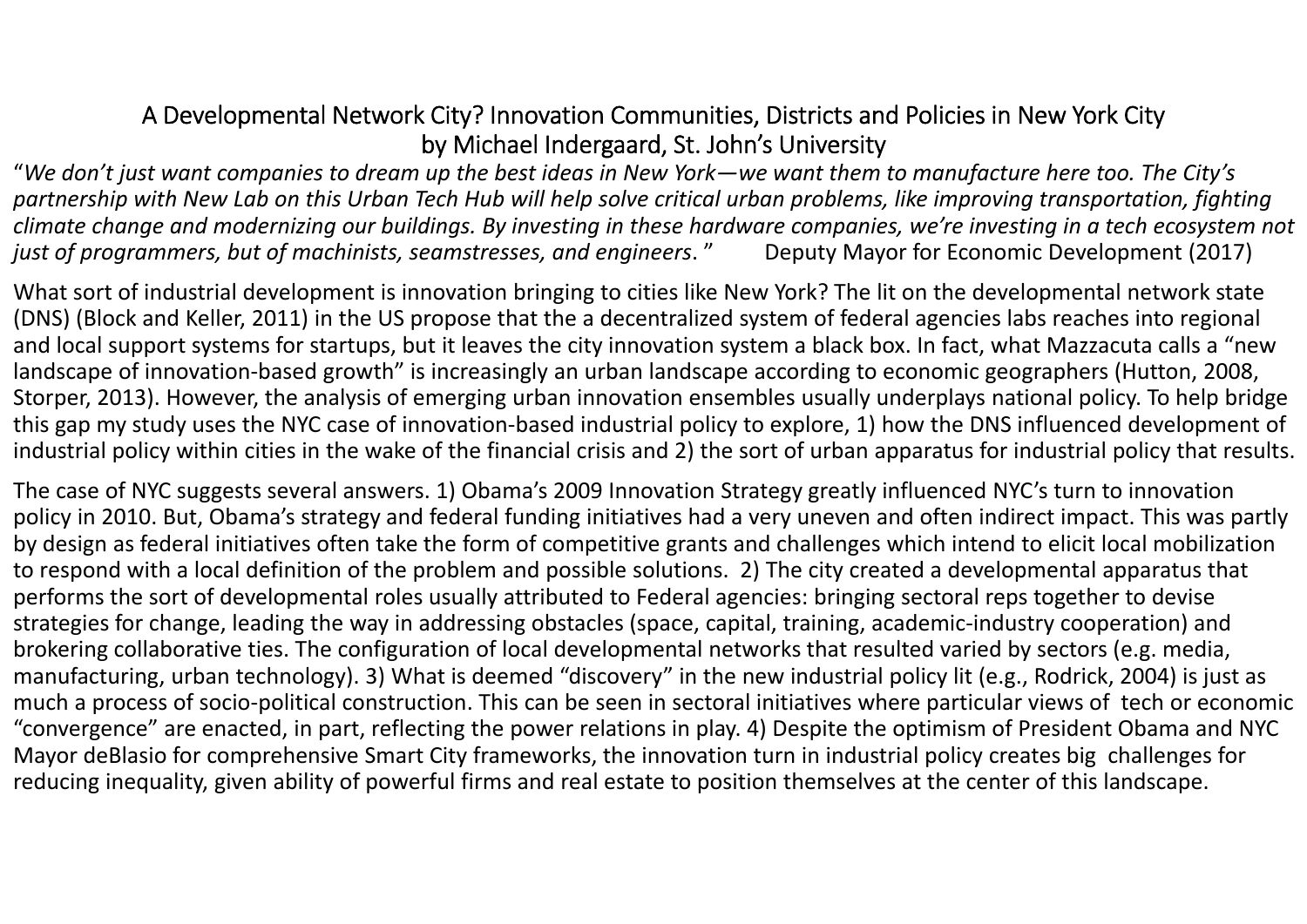#### **FEDERAL STRATEGIC AND FINANCIAL IMPACT ON NYC INNOVATION STRATEGY**

Obama's innovation strategy strongly influenced NYC's strategy. Both include: *R&D, STEM education/workforce development, entrepreneurship,* **use of prizes and challenges, inclusive innovation, and clean tech, biotech, advanced manufacturing and smart cities**. However, federal policy had an uneven and partial influence on NYC sectoral initiatives, which reflected sector‐specific factors and the city's general framework.

#### [] Green Energy/Clean Tech

‐‐\$123.5 million (**DOE**) to city agencies (building retrofits, smart grids, solar). \*Reinforced existing green policies and spurred <sup>a</sup> 2009 *NYC Green Economy Plan*.

#### [] Life Science

‐‐\$45 million (**NIH**) for 3 health research labs and <sup>1</sup> data center; \$40 million (**NIH**) for New York Genome Center.

\*Reinforces pre‐existing efforts to build biotech around research institutes and likely factor in city's \$500 million *Life Sci NYC* initiative in 2016.

## [] Media

‐‐No direct federal support of *NYC Media 2020* initiative in 2009.

## [] Manufacturing

‐‐\$260 million in **EB‐<sup>5</sup>** funds for innovation projects in the Brooklyn Navy Yard (the EB‐<sup>5</sup> program to award green cards to investors is usually for real estate projects); \$2.5 million for wearable tech (**DOD**) through Advanced Mfg Program. \*Influences NYC *FutureWorks* programs for advanced manufacturing and makers.

### [] Smart Cities

‐‐\$42 million (**DOC**) for NYC agencies for broadband; \$20 million (**DOT**) for <sup>a</sup> connected mobility pilot project; \$12.5 million (**NSF**) for an advanced wireless pilot project.

\*Reinforces the broad *Urban Tech NYC* initiative in 2016.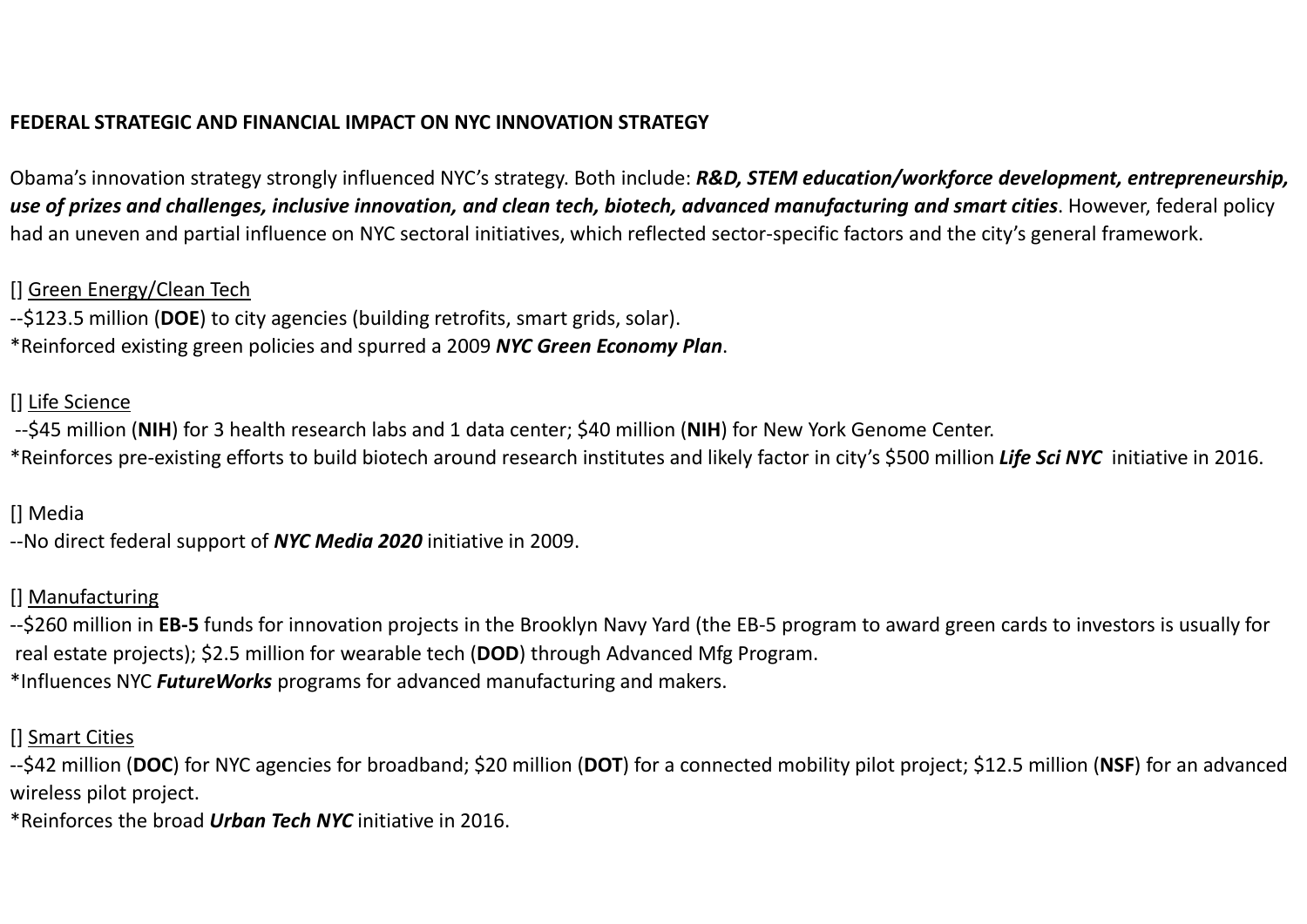Table 1. Selected Media Initiatives in New York City

| <b>Initiatives</b>                                            | <b>Partners</b>                                                                                                                                                         | <b>Other Participants</b>                                                                                                                          | <b>Activities</b>                                                                                                                                                         |
|---------------------------------------------------------------|-------------------------------------------------------------------------------------------------------------------------------------------------------------------------|----------------------------------------------------------------------------------------------------------------------------------------------------|---------------------------------------------------------------------------------------------------------------------------------------------------------------------------|
| New York<br>Media Lab                                         | Consortium led by NYCEDC<br>NYU and Columbia Univ.<br>Includes New School, IESE<br>(Univ of Navarra), Pratt<br>Institute and School of<br><b>School of Visual Arts.</b> | 20 fee-paying corporate<br>members (e.g., A&E, ESPN,<br>Hearst, News Corp, Publicis<br>Groupe, NBCUniversal, Viacom<br>and Universal Music Group). | Roundtables on tech issues,<br>prototyping projects for members,<br>a yearly summit to demonstrate<br>prototypes and a combine to spin<br>off startups from the projects. |
| Made in New<br>York Media Center<br>By IFP                    | NYCEDC, Made in NY, Verizon<br>and the Independent Film<br>Makers Project (operator)                                                                                    |                                                                                                                                                    | Collaborative workspace for media<br>and tech entrepreneurs that has<br>equipment, mentors and events.                                                                    |
| Carnegie Mellon<br>Interactive<br>Media Program               | NYCEDC, Brooklyn Navy Yard<br>(BNY), Steiner Studios,<br>Carnegie Mellon Univ.                                                                                          |                                                                                                                                                    | Research and teaching in film,<br>gaming, social media, interactive<br>computing, performance/visual arts.                                                                |
| <b>Virtual Reality</b><br>And Augmented<br><b>Reality Lab</b> | NYCEDC, Mayor's Office of<br>Media & Entertainment, NYU,<br>New York Media Lab, Columbia<br>Univ, and three CUNY Schools.                                               |                                                                                                                                                    | Provides workspace, equipment and<br>capital to start-ups, links to training<br>while building a VR/AR community<br>of firms, researchers and investors.                  |

‐‐‐‐‐‐‐‐‐‐‐‐‐‐‐‐‐‐‐‐‐‐‐‐‐‐‐‐‐‐‐‐‐‐‐‐‐‐‐‐‐‐‐‐‐‐‐‐‐‐‐‐‐‐‐‐‐‐‐‐‐‐‐‐‐‐‐‐‐‐‐‐‐‐‐‐‐‐‐‐‐‐‐‐‐‐‐‐‐‐‐‐‐‐‐‐‐‐‐‐‐‐‐‐‐‐‐‐‐‐‐‐‐‐‐‐‐‐‐‐‐‐‐‐‐‐‐‐‐‐‐‐‐‐‐‐‐‐‐‐‐‐‐‐‐‐‐‐‐‐‐‐‐‐‐‐‐‐‐‐‐‐‐‐‐‐‐‐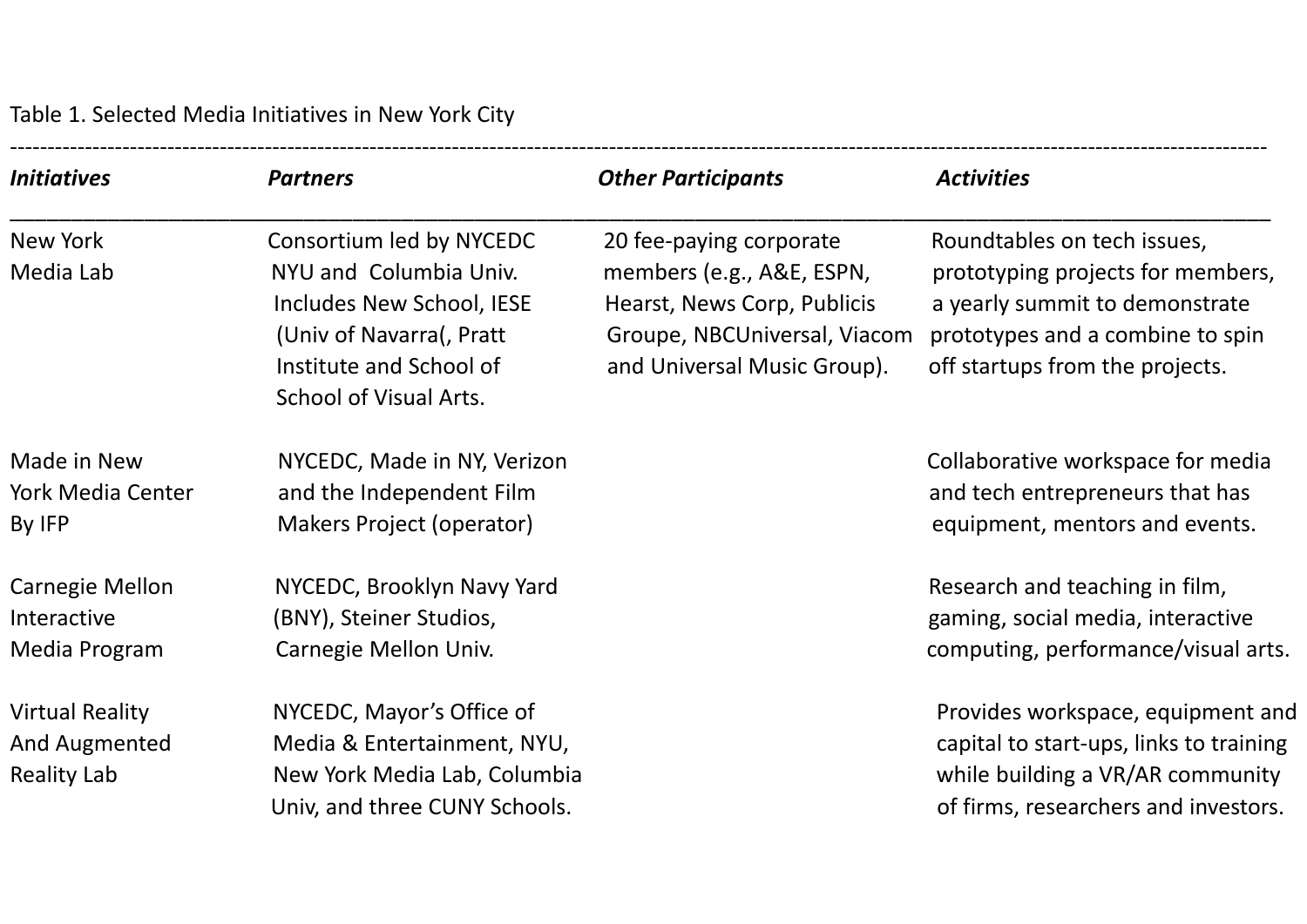Table 2. Selected Manufacturing Initiatives in New York City

| <i>Initiative</i>                                             | <b>Partners</b>                                                                                         | <b>Activities</b>                                                                                                                                                                                                                |
|---------------------------------------------------------------|---------------------------------------------------------------------------------------------------------|----------------------------------------------------------------------------------------------------------------------------------------------------------------------------------------------------------------------------------|
| <b>Brooklyn Navy Yard</b><br>New Lab                          | NYCEDC, Brooklyn Navy Yard (BNY),<br>Macro Sea (operator, real estate firm).                            | Provides workspace and shared equipment (e.g., laser<br>printers, CNC milling) to help firms create prototypes of<br>products that can be produced elsewhere in the BNY.                                                         |
| <b>Manufacturing New</b><br>York (*closed)                    | NYCEDC, Manufacturing New York<br>(operator), MIT, Dept of Defense,<br>Fashion Institute of Technology. | NYC outpost of Revolutionary Fibers and Textiles<br>Manufacturing Innovation Institute in Cambridge, MA<br>that offered training and apprenticeships and access to<br>equipment (e.g., digital patternmaking) for wearable tech. |
| <b>Advanced Mfg</b><br>Center (FutureWorks)                   | NYCEDC, TechShop (*operator,<br>maker space that went bankrupt).                                        | Workplace and fabrication space providing tools, software,<br>events and classes for tech and design-intensive mfgers.                                                                                                           |
| <b>Advanced Mfg</b><br><b>Spaces Network</b><br>(FutureWorks) | NYCEDC, SecondMuse (coordinator),<br>nine creative hardware workspaces<br>and 45 mentors.               | Provides advanced mfg firms (n=about 85) with access to<br>network of prototyping/making facilities, education on<br>new tech, design, prototyping and community events.                                                         |
| <b>OPS 21</b><br>(FutureWorks)                                | NYCEDC, ITAC (NIST/MEP<br>Center), Cornell Univ, NYU,<br>Rochester Institute of Technology.             | Workshops for traditional mfgers on advanced materials,<br>digital mfg, and robotics/mechatronics, and assistance<br>with tech assessments and implementation projects.                                                          |